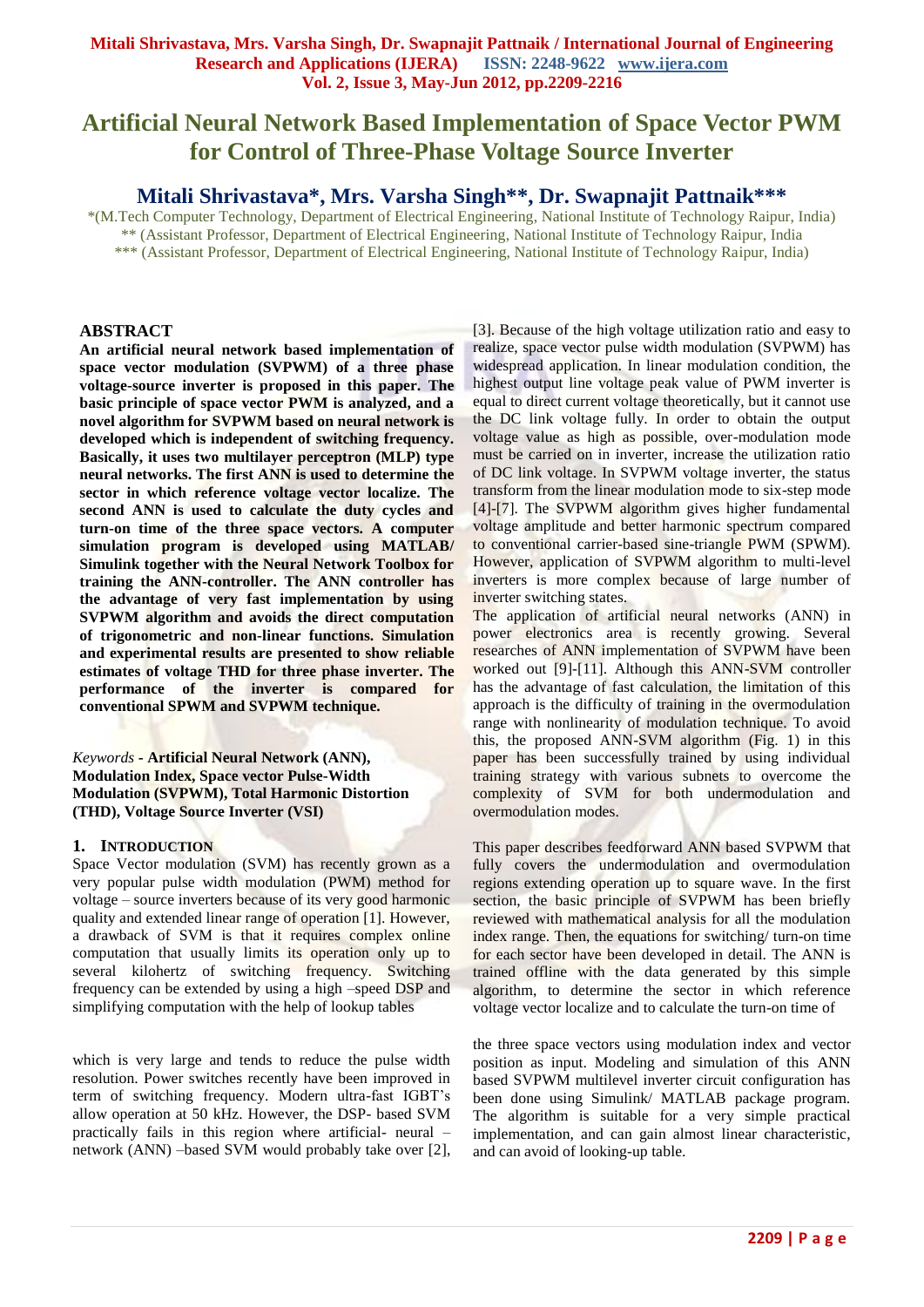

#### **Fig 1: ANN-SVPWM Based Three-Phase VSI**

#### **2. SPACE VECTOR PULSE WIDTH MODULATION**

The three phase two level voltage source SVPWM inverter is shown in Fig. 1. Its switching operation is characterized by eight switch states  $S_i = (S_a, S_b, S_c)$ , i= 0, 1,.., 7, where  $S_a$ represents the switching status of inverter Leg-A. It is "1", when switch  $Q_1$  is ON &  $Q_4$  is OFF and "0", when switch  $Q_1$  is OFF &  $Q_4$  is ON. Similarly,  $S_b$  &  $S_c$  is defined for inverter Leg-B and Leg-C. The output voltages of the inverter are controlled by these eight switching states. The objective of space vector PWM technique is to approximate the reference voltage vector  $V_{ref}$  using the eight switching patterns.

#### **Fig 2: Voltage Space Vectors & Sectors**



These eight vectors form the voltage vector space which is divided into six sectors as depicted in Fig. 2.  $S_1$  to  $S_6$  are the six power switches that shape the output, which are controlled by the switching pulses  $S_a$ ,  $S_b$  and  $S_c$ . The SVPWM strategy is based on generating three consecutive switching voltage vectors in a sampling period (Ts) so that the average output voltage matches with the reference voltage.

The performance of pulse width modulation is characterized mainly by the modulation index, given switching frequency, and the harmonic distortion. The modulation index is the normalized fundamental voltage, defined as:

$$
m = \frac{V^*}{V_{1sw}}
$$
 (1)

Where  $V^*$  - magnitude of reference voltage vector,  $V_{1sw}$  -the peak value of six step voltage wave,  $V_{1sw} = 2Vdc/\pi$  and  $V_{dc}$ . the DC link voltage of the inverter.

Therefore, space vector PWM can be implemented by the following steps:

- 2.1 Determine sector for different value of modulation index (m) and angle  $(\alpha)$
- 2.2 Determine time duration  $T_a$ ,  $T_b$ ,  $T_0$
- 2.3 Determine the duty cycle and switching (turn-on) time of each transistor  $S_1$  to  $S_6$  shown in Fig. 3.
- 2.4 Generate the inverter output voltages ( $V_{AB}$ ,  $V_{BC}$ ,  $V_{CA}$ ) by simulation

#### **Fig 3: SV-PWM Pulse Generation in Sector 1**

In a sampling/switching interval, the output voltage vector V is expressed as:



The equations for effective time interval of the inverter switching states can be described as follows:

$$
T_a = \frac{\sqrt{3}}{\Pi} T_s \cdot m \cdot \sin(\frac{\Pi}{3} - \alpha)
$$
  
\n
$$
T_b = \frac{\sqrt{3}}{\Pi} T_s \cdot m \cdot \sin(\alpha)
$$
  
\n
$$
T_0 = \frac{T_s}{2} (T_a + T_b)
$$
 (3)

The duty cycles are obtained by multiplying timing intervals by  $2/T_s$  respectively. The time periods need to be distributed such that symmetrical PWM pulses are produced. To produce such pulses, the instant of switching on for each phase and each sector is calculated as shown in Fig. 3 and Table 1.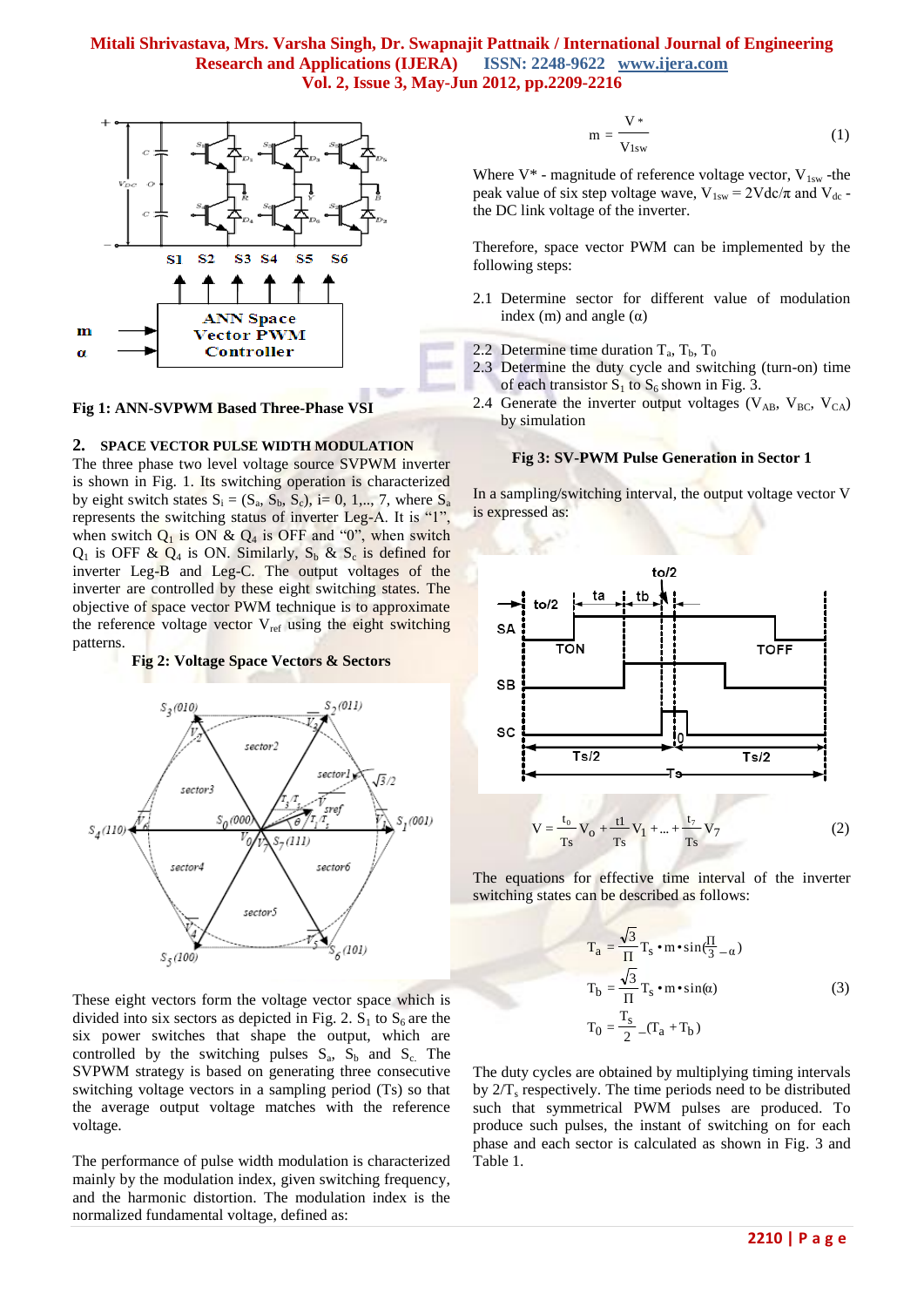| Sector | Turn-on Time             | <b>Turn-on Time</b>         |  |
|--------|--------------------------|-----------------------------|--|
|        | (Upper Switches)         | (Lower Switches)            |  |
|        | $S_{1=}\mathrm{T}_{0}/2$ | $S_{4=}T_a+T_b+T_0/2$       |  |
| 1      | $S_{3=}T_a+T_0/2$        | $S_{6=}T_{b}+T_{0}/2$       |  |
|        | $S_{5=}T_a+T_b+T_0/2$    | $S_{2=}T_0/2$               |  |
| 2      | $S_{1=}T_{b}+T_{0}/2$    | $S_{4=}T_a+T_0/2$           |  |
|        | $S_{3=}T_0/2$            | $S_{6=}T_a+T_b+T_0/2$       |  |
|        | $S_{5=}T_a+T_b+T_0/2$    | $S_{2=}T_0/2$               |  |
| 3      | $S_{1=}T_a+T_b+T_0/2$    | $S_{4=}T_0/2$               |  |
|        | $S_{3=}T_0/2$            | $S_{6=}T_a+T_b+T_0/2$       |  |
|        | $S_{5=}T_a+T_0/2$        | $S_{2=}T_{b}+T_{0}/2$       |  |
| 4      | $S_{1=}T_a+T_b+T_0/2$    | $S_{4=}T_0/2$               |  |
|        | $S_{3=}T_b + T_0/2$      | $S_{6=}T_a+T_0/2$           |  |
|        | $S_{5=}T_0/2$            | $S_{2=}T_{a}+T_{b}+T_{0}/2$ |  |
| 5      | $S_{1=}T_a+T_0/2$        | $S_{4=}T_{b}+T_{0}/2$       |  |
|        | $S_{3=}T_a+T_b+T_0/2$    | $S_{6=}T_0/2$               |  |
|        | $S_{5=}T_0/2$            | $S_{2=}T_a+T_b+T_0/2$       |  |
| 6      | $S_{1=}\frac{T_0}{2}$    | $S_{4=}T_a+T_b+T_0/2$       |  |
|        | $S_{3=}T_a+T_b+T_0/2$    | $S_{6=}T_0/2$               |  |
|        | $S_{5=}T_{b}+T_{0}/2$    | $S_{2=}T_a+T_0/2$           |  |

| Table 1: Switching Time Calculation at Each Sector |  |  |  |  |
|----------------------------------------------------|--|--|--|--|
|----------------------------------------------------|--|--|--|--|

The generalized equation for turn on instant/ switching time calculation for phase A, B and C are calculated as below:

$$
T_{A_{ON}} = \left(\frac{T_s}{4}\right) + \frac{\sqrt{3}}{\Pi} \cdot m \cdot h_{10}(\alpha^*)
$$
  
\n
$$
T_{B_{ON}} = \left(\frac{T_s}{4}\right) + \frac{\sqrt{3}}{\Pi} \cdot m \cdot h_{20}(\alpha^*)
$$
  
\n
$$
T_{C_{ON}} = \left(\frac{T_s}{4}\right) + \frac{\sqrt{3}}{\Pi} \cdot m \cdot h_{30}(\alpha^*)
$$
\n(4)

Where

- V\* Magnitude of command or reference voltage vector
- $T_a$  Time period of switching vector that lags  $V^*$
- $T<sub>b</sub>$  Time period of switching vector that leads V\*
- $T_0$  Time period of zero switching vector
- $T<sub>S</sub>$  Switching time period

α\* - Angle of V\* in a 60º sector

fs - Switching frequency =  $1/T_s$ 

 $V_{dc}$  - DC link voltage

The h<sub>10</sub>( $\alpha^*$ ), h<sub>20</sub>( $\alpha^*$ ) and h<sub>30</sub>( $\alpha^*$ ) is defined as the turn on pulse width function of phase A, B and C respectively and is calculated as:

$$
-\sin\left(\frac{\Pi}{3} - \alpha\right) - \sin(\alpha) \to \theta = 1,6
$$
  
\n
$$
-\sin\left(\frac{\Pi}{3} - \alpha\right) + \sin(\alpha) \to \theta = 2
$$
  
\n
$$
+\sin\left(\frac{\Pi}{3} - \alpha\right) + \sin(\alpha) \to \theta = 3,4
$$
  
\n
$$
+\sin\left(\frac{\Pi}{3} - \alpha\right) - \sin(\alpha) \to \theta = 5
$$
\n(5)

$$
\sin\left(\frac{\Pi}{3} - \alpha\right) - \sin(\alpha) \to \theta = 1
$$
\n
$$
- \sin\left(\frac{\Pi}{3} - \alpha\right) - \sin(\alpha) \to \theta = 2,3
$$
\n
$$
- \sin\left(\frac{\Pi}{3} - \alpha\right) + \sin(\alpha) \to \theta = 4
$$
\n
$$
+ \sin\left(\frac{\Pi}{3} - \alpha\right) + \sin(\alpha) \to \theta = 5,6
$$
\n
$$
\sin\left(\frac{\Pi}{3} - \alpha\right) + \sin(\alpha) \to \theta = 1,2
$$
\n
$$
+ \sin\left(\frac{\Pi}{3} - \alpha\right) - \sin(\alpha) \to \theta = 3
$$
\n
$$
h_{30}(\alpha^*) = \frac{h_{30}(\alpha^*)}{h_{30}(\alpha^*) - \sin\left(\frac{\Pi}{3} - \alpha\right) - \sin(\alpha) \to \theta = 4,5
$$
\n
$$
- \sin\left(\frac{\Pi}{3} - \alpha\right) + \sin(\alpha) \to \theta = 6
$$
\n(7)

To maintain the symmetry of switching, the turn off instant for phase A is calculated using (4) and given below:

$$
T_{A\text{-OFF}} = T_s - T_{A\text{-ON}} \tag{8}
$$

For phases B and C, the switching instants are calculated using  $(4)$  to  $(8)$  but phase shifted by  $120^{\circ}$  each.

#### **3. ANN BASED SV-PWM IMPLEMENTATION**

In order to realize SVPWM function by neural networks, two sub-neural networks respectively  $ANN_1$  and  $ANN_2$  are designed. In sub-neural networks,  $|V^*|$  and  $\alpha$  can be got by two quadrature component computation under two static coordinate systems according to the reference voltage.

#### 3.1 Sector Determination Module

"Sector" is the sector number which the reference voltage vector locates, α is angle between reference voltage vector and first basic switch vector in same sector. The SVPWM algorithm described in the previous section will be utilized to generate training data for ANN- SVPWM. Vectors localizing module (Fig. 4) can determine the sector in which reference voltage vector localize.



**Fig 4: ANN<sup>1</sup> – Sector Determination Module**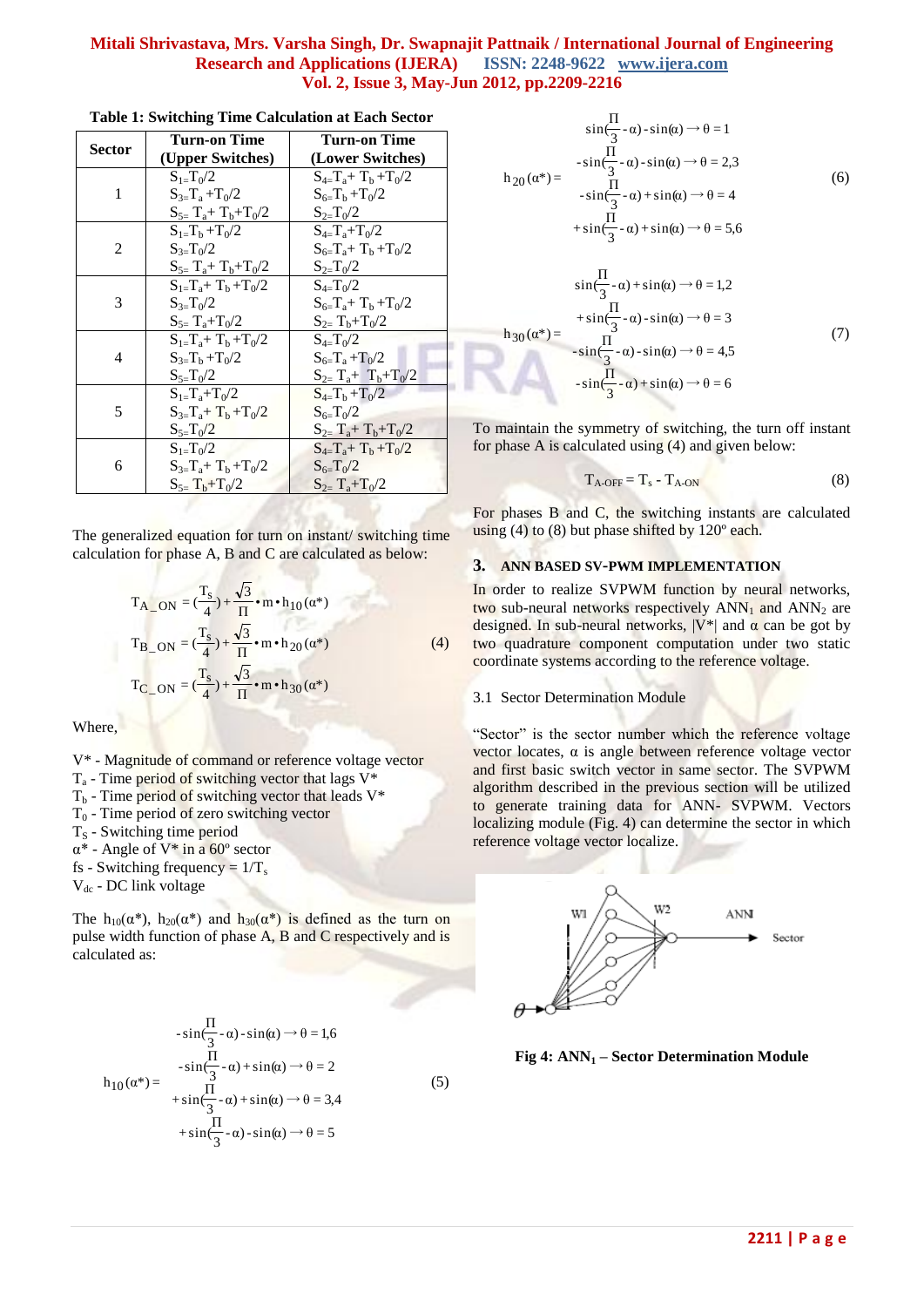$ANN<sub>1</sub>$  is a compound neural network which is a 3 perception network model. In this network model, the weights are  $w_1$ ,  $w_2$ , but the activation function of output level need to adjust, the hard restriction function is replaced by the linear function.  $ANN_1$  does not need to train, the weight and bias are fixed, the  $w_1$ ,  $w_2$  both are 1 and bias value is  $b_1$ : [0;  $-\pi/3$ ;  $-2\pi/3$ ;  $-\pi$ ;  $-4\pi/3$ ;  $-5\pi/3$ ], bias  $b_2$  for "sector" output neuron is 0, the network actual output "sector" is integer from 1 to 6, which represents 6 sectors separately.

#### 3.2 Turn-on Time Calculation Module

Turn-on time calculating module  $(ANN<sub>2</sub>)$  is composed of multilayer feed-forward structure. Its realization step as follows: firstly, calculate two neighboring switches vector  $T_i$ ,  $T_{i+1}$  and the null vector  $T_0$  according to reference voltage. Then calculate turn-on time  $T_{AON}$ ,  $T_{BON}$ ,  $T_{CON}$ , of  $S_a$ ,  $S_b$ ,  $S_c$ by integrating  $V_i$ ,  $V_{i+1}$ ,  $V_0$ ,  $V_7$ . The input to the network is the modulation index (m) and phase angle  $(\alpha)$  of the reference voltage vector  $V^*$  and the outputs are the turn-on pulse width functions  $h_{10}*(\alpha)$ ,  $h_{20}*(\alpha)$  and  $h_{30}*(\alpha)$  for the phases A, B, and C as shown in Fig. 5. These input-target patterns have been used for creating databases which are needed for training. Give modulation index a range of 0-1, takes a sample data in step 0.01. Give  $\alpha$  range of 0~60°, and takes a sample data in step 1°. So, the training data set is generated using SV-PWM algorithm (3) to (7). The network is trained offline independent of switching frequency and the weights and bias of different layers are obtained.

## **Fig 5: ANN2 – Turn-on Time Calculation Module**



#### **Fig 6: ANN-SVPWM System**

The network is obtained by supervised training method with trainlm function using Levenberg -Marquardt algorithm. The mean squared error acceptable for training is 10e-4. The number of neurons of  $1<sup>st</sup>$  layer is 10 tansig neurons, the  $2<sup>nd</sup>$ layer has 3 purelin neurons. So, the total number of neurons is 13 (convergence obtained for 1672 epochs). For

implementing it, the network further uses turn-on (switching) time  $S_A$ ,  $S_B$  and  $S_C$  as output and  $h_{10,20,30}*(\alpha)$  and modulation index (m) as input with one purelin neuron having values of weight =  $(\sqrt{3}/\Pi)$  and bias =  $(T_s/4)$  as shown in Fig. 5.

The turn-on times as generated by the neural network are then used to generate the SV-PWM signals by feeding the calculated duty cycle values and the corresponding phase delays of the three pulses  $S_A$ ,  $S_B$  and  $S_C$  into the pulse generator available in the Simulink library which generates six pulses S1 to S6 for six switches as shown in Fig. 6.

#### **4. SIMULATION RESULTS**

The schematic of the ANN based space vector modulated voltage source inverter is shown in the Fig. 6. The high considered inverter is simulated with ANN implementation of the SVPWM algorithm with the following system parameters:

DC Link voltage = 400V, Load resistance = 10  $\Omega$ , Load inductance = 101mH, Load Capacitance=20μF and switching frequency  $=$  50Hz.

The various performance waveforms are recorded for modulation index=0.5 and shown in Fig.  $7(a)$  -  $7(0)$ . The load voltages shown in Fig. 7 (a) demonstrate the three**phase inverter operation. The load voltage (** $V_{ab\text{ load}}$ **) and the** phase voltage  $(V_{an})$  waveforms shown in Fig. 7(a)-7(d) and  $7(k)$ -7(m) respectively, demonstrate the inverter operation for star connected load. The THD of the load voltage is chosen as the inverter performance index. So, a load voltage THD waveform of the inverter for three phases is shown in



the Fig.  $7(h)$ - $7(i)$ .



**Fig 7(a): Load Voltage (Vab\_load)**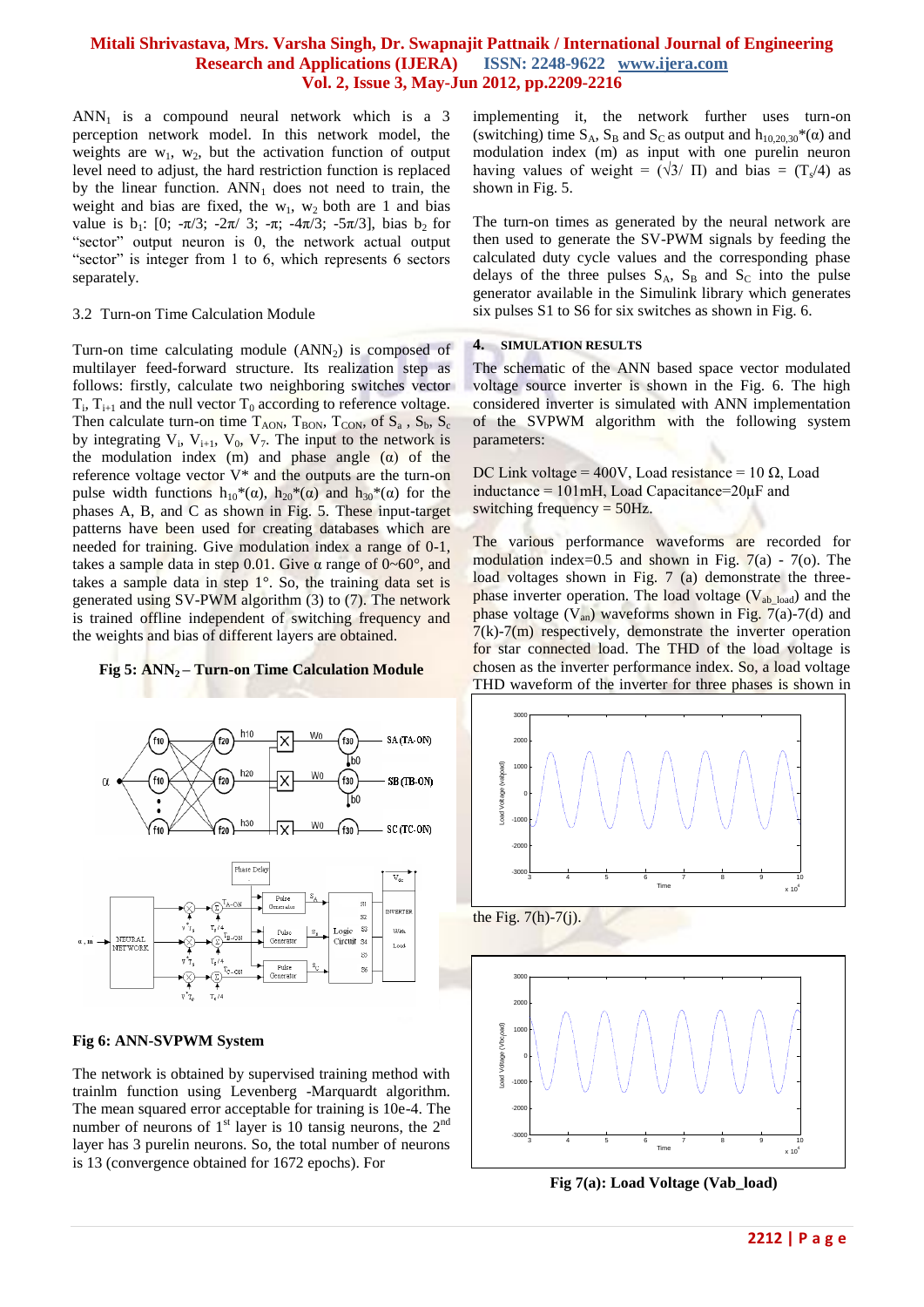**Fig 7(b): Load Voltage (Vbc\_load)**





For the conventional SPWM technique and SV-PWM technique, THD of load voltage is given in Table 2 for comparison.

## **Fig 7(d): Load Voltage (Vab,Vbc, Vca)**





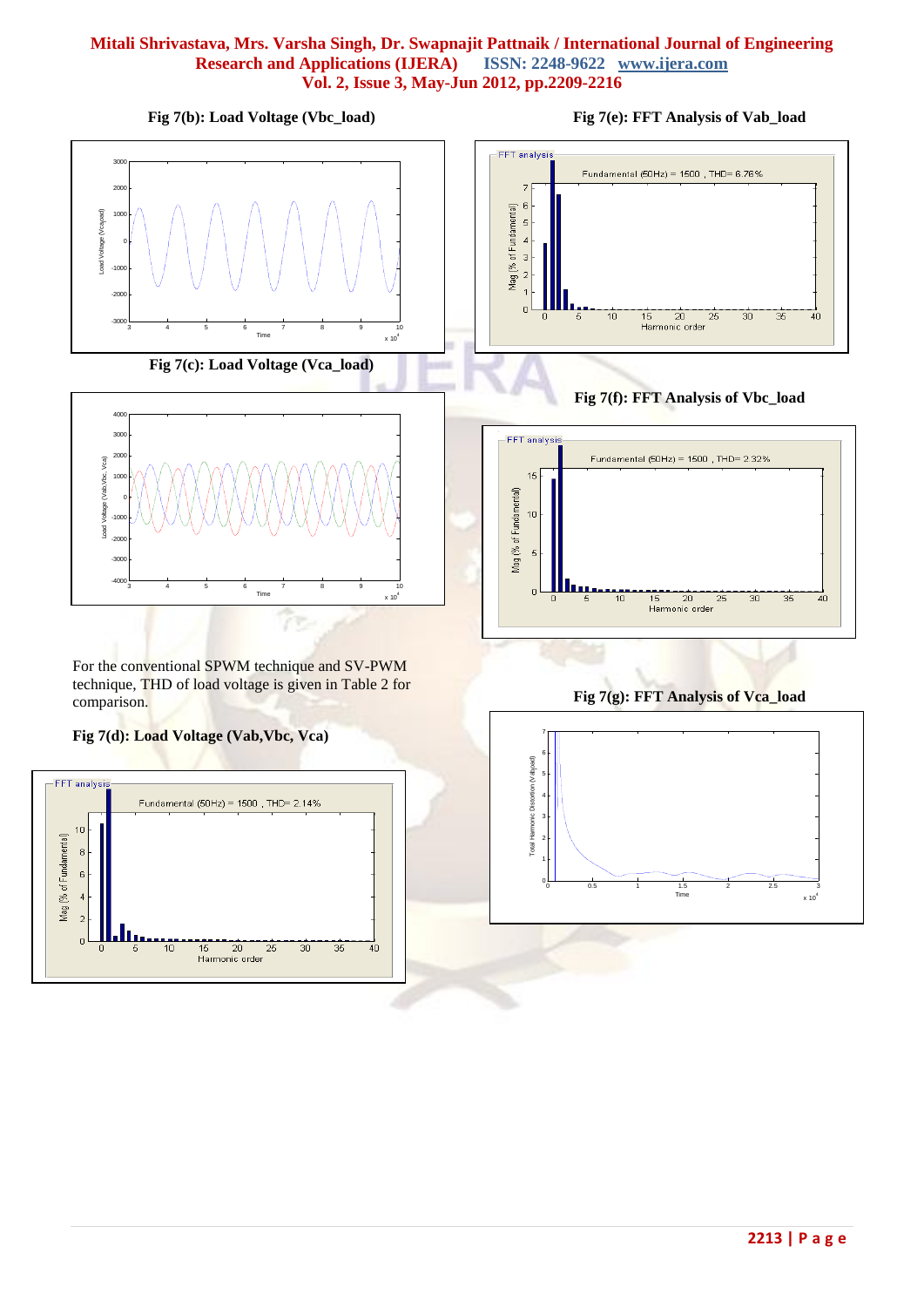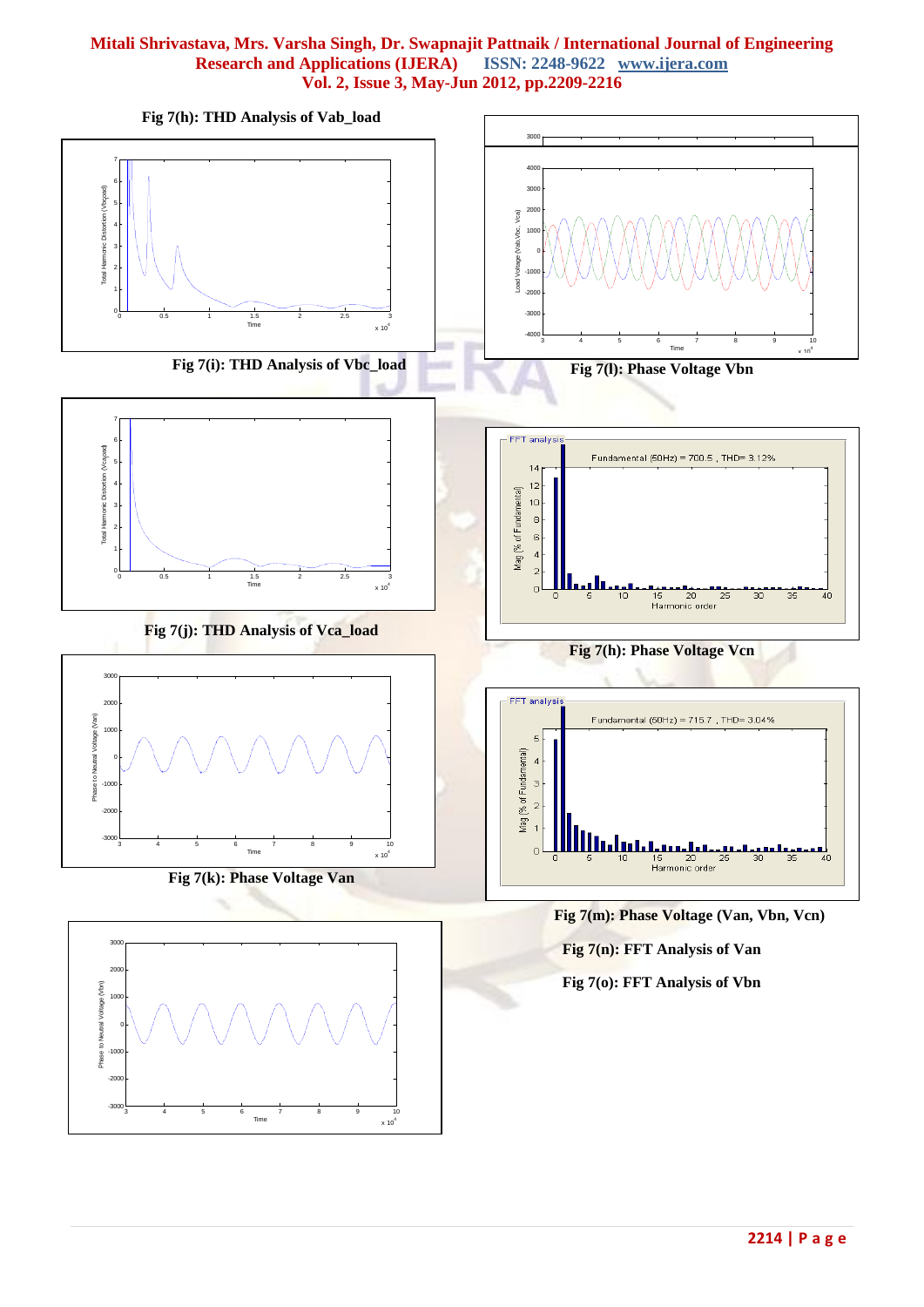

**Fig 7(o): FFT Analysis of Vcn**



**Fig 8(a): Load Voltage Vab\_load (SPWM)**



**Fig 8(b): FFT Analysis of Van (SPWM)**

## **Table 2: THD Comparison - SPWM and SVPWM**

| <b>Modulation index</b> | <b>THD (SPWM)</b> | <b>THD (SV-PWM)</b> |  |
|-------------------------|-------------------|---------------------|--|
| $M=0.8$                 | 4.66%             | 2.10%               |  |
| $M=0.5$                 | 3.76%             | 2.14%               |  |

The THD and FFT analysis of SPWM and SVPWM of the load and phase voltages are shown in Fig. 7 and Fig. 8. The comparison of THD between the two techniques SPWM and SVPWM shows the better performance of SVPWM algorithm with lowest THD for a range of modulation index as shown in Table 2.

#### **5. CONCLUSION**

A neural-network-based space-vector modulator has been implemented that gives excellent performance of the inverter in terms of power quality and total harmonic distortion. The turn-on times are generated by the ANN and then converted to pulse widths through a simple logic circuit. The ANN significantly reduces the computational efforts of the modulation technique and makes the implementation of space vector modulation algorithm very fast without losing precision compared to the conventional SVM algorithm implementation using look up table. In practice, the use of DSP can be avoided and simple logic circuits can be used for the generation of PWM pulses. A comparative analysis of the inverter using space vector modulation using ANN implementation and conventional SPWM technique for three phase voltage source inverter is also presented to validate the usefulness of the ANN implementation of space vector modulation. It is found that with the ANN implementation of the SVM algorithm not only results in faster implementation of the algorithm and reduced computational burden on DSP but also better performance of the inverter in terms of THD than that of SPWM algorithm. The principle can be extended to multilevel inverters with certain modifications.